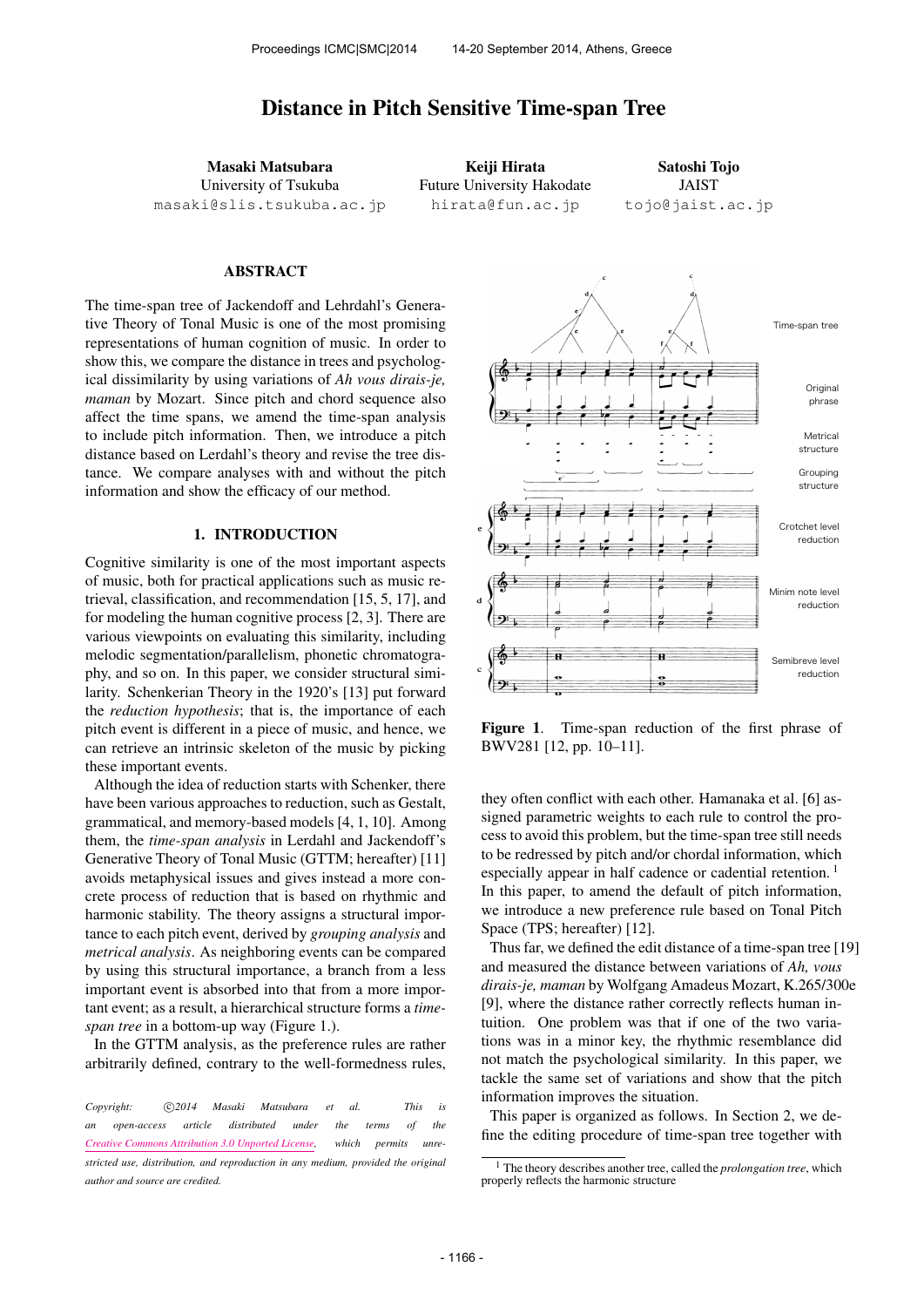the notion of maximal time span. In Section 3, we show our revision; we formally define the distance regarding the preorder of pitches and chords. In Section 4, we compare the results of our distance calculation with psychological similarity. In Section 5, we summarize our contribution and discuss future work.

# 2. DISTANCE IN TREE WITHOUT PITCH INFORMATION

We hypothesize that if a branch with a single pitch event is removed from a time-span tree, an amount of information proportional to the length of its time span is lost. The *head* pitch event of a tree is the most salient event of the whole tree; then, we may regard that its saliency is extended to the whole tree. The situation is the same as the head of each subtree. Thus, we consider that each pitch event has its maximal length of saliency, called the *maximal time span*. Let  $\varsigma(\sigma)$  be a set of pitch events in  $\sigma$  and  $mts(e)$  be the maximal time span of event  $e$ . For each reduction

step, when event  $e$  on the reducible branch disappears, the length of its maximal time span  $mts(e)$  becomes the distance of the step. The same goes for addition of a branch. Therefore, the distance d between two time-span trees,  $\sigma_A$ and  $\sigma_B$ , is defined by

$$
d(\sigma_A, \sigma_B) = \sum_{e \in |\varsigma(\sigma_A) - \varsigma(\sigma_B)|} mts(e).
$$

Note that there is a latent order in the addition and reduction of branches, though the distance is defined as a simple summation of maximal time spans. Finally, we can easily show the triangle inequality [19]:

$$
d(\sigma_A, \sigma_B) + d(\sigma_B, \sigma_C) \ge d(\sigma_A, \sigma_C).
$$

#### 3. DISTANCE WITH PITCH INFORMATION

In the time-span reduction, there are several preference rules concerning pitch and harmony in GTTM. Of these, we will focus on TSRPR (Time-Span Reduction Preference Rule) 2 (Local Harmony).  $3$  We assume that the relative consonance could be evaluated with the root note and chord inversion type. Thus, we redefine TSRPR2', as follows:

# TSRPR2 ′ (Local Harmony)

(a) prefer chord inversion as follows:

$$
I > I^6 > I_4^6.\\
$$

(b) prefer a chord that is relatively closely related to the local tonic as follows:

$$
I > V > IV > VII > II > III > VI.
$$

Dissonant notes  $4$  often appear in a local harmony, and thus, we add a new preference rule based on TPS[12].

TSRPR10 (New) (Local Pitch Consonance) prefer pitch class in a local harmony as follows:

$$
0>7>4>\{2,5,9,11\}>\{1,3,6,8,10\},
$$

where each number represents the pitch class in the local key, e.g., if in G major the numbers are interpreted as  $G > D > H$ , and so on. Note that there is no preference among pitch classes in a brace.

Now, we define the pitch-sensitive distance. The distance is basically the edit distance weighted by the *maximal time span* introduced in Section 2. Some algebraic features of the distance are described in [19].

> Tree Distance with pitch information Let  $\sigma_A$ ,  $\sigma_B$  be trees; the revised distance  $d^{\pi}(\sigma_A, \sigma_B)$

is defined as follows. 
$$
\sum_{x \in \mathcal{X}} f(x) = \frac{1}{2} \sum_{x \in \mathcal{X}} f(x) \cdot \frac{1}{2} \left( \sum_{x \in \mathcal{X}} f(x) \right)^2
$$

$$
d^{\pi}(\sigma_A, \sigma_B) = \sum_{e_j \in |\varsigma(\sigma_A) - \varsigma(\sigma_B)|} (\delta_{e_i}(e_j) \times mts(e_j)),
$$

where  $\delta_{e_i}(e_j)$  is the proximity from the pitch event on the parent branch  $e_i$  to that on the subordinate branch  $e_i$ .

We calculate the proximity based on TPS (Table 1)[12].

Let  $d^{\pi}(\sigma_A, \sigma_B) = 0$  when  $\sigma_A$  and  $\sigma_B$  have only one pitch event each, but with different pitch classes of the same duration (shifting root).

For example, Figure 2 shows a calculation of the distance between melody C-F-A and melody C-G#-A. The distance is the difference of an F note which is to be removed from melody C-F-A  $(= 0.75)$ , plus that of the G# note to be added to melody C-A  $(= 0.625)$ , which results in a total of 1.375. Figure 3 also shows the tree distance of root shifting when no common note exists between the two trees.



Figure 2. Pitch-sensitive tree distance  $(1.375 \text{ in total})$ 

# 4. EXPERIMENTAL RESULTS

#### 4.1 Materials and Methods

We experimented with different distances on the same material [9], that is, variations of *Ah, vous dirai-je, maman* by Wolfgang Amadeus Mozart K.265/300e (Figure 4). Although the original piece consists of two voices, we extracted a more salient pitch event between the two, as well as a prominent note per chord, and arranged the piece into a monophonic melody. In this process, we disregarded differences of an octave so that the resultant melody would be easier to hear.

 $2|A-B| \equiv A \cup B - A \cap B.$ 

<sup>&</sup>lt;sup>3</sup> "Of the possible choices for the head of a time-span T, prefer a choice that is (a) relatively intrinsically consonant, (b) relatively closely related to the local tonic.

<sup>&</sup>lt;sup>4</sup> as anticipation, neighbor tone, passing tone, etc.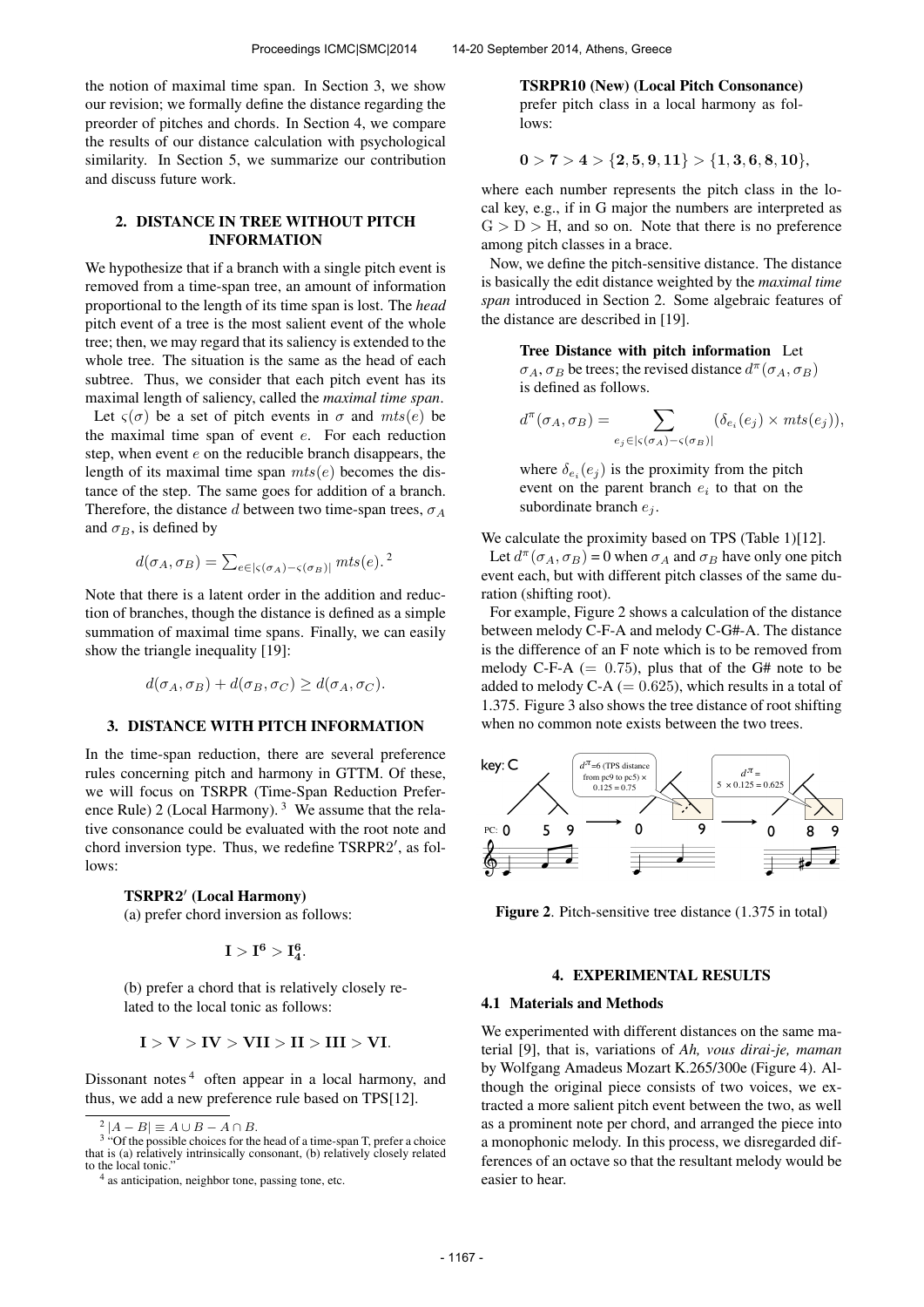| <b>Table 1.</b> Pitch class proximity in TPS $(12, p. 49)$                                             |  |  |  |  |  |  |
|--------------------------------------------------------------------------------------------------------|--|--|--|--|--|--|
| Pitch class (pc) 0 1 2 3 4 5 6 7 8 9 10 11                                                             |  |  |  |  |  |  |
| distance from pc0 $\begin{array}{ccccccccc} 0 & 5 & 4 & 6 & 3 & 5 & 7 & 2 & 6 & 5 & 6 & 4 \end{array}$ |  |  |  |  |  |  |

|         | No. 1 | No. 2 | No. 3 | No. 4 | No. 5 | No. 6 | No. 7 | No. 8 | No. 9 | No. 10 | No. 11 | No. 12 |
|---------|-------|-------|-------|-------|-------|-------|-------|-------|-------|--------|--------|--------|
| Theme   | 13.31 | 33.0  | 18.42 | 34.92 | 8.88  | 32.94 | 13.44 | 19.25 | 11.25 | 47.06  | 26.5   | 51.63  |
| No. 1   |       | 44.81 | 31.23 | 47.73 | 20.94 | 45.75 | 25.75 | 32.06 | 24.06 | 59.88  | 39.31  | 64.44  |
| No. 2   |       | -     | 44.92 | 18.92 | 41.38 | 37.44 | 43.94 | 43.75 | 39.75 | 51.56  | 42.88  | 56.13  |
| No. 3   |       |       |       | 45.17 | 26.79 | 44.85 | 29.35 | 37.17 | 25.17 | 58.98  | 40.33  | 63.54  |
| No. 4   |       |       |       |       | 43.29 | 28.69 | 45.85 | 45.67 | 41.67 | 53.48  | 44.71  | 58.04  |
| No. 5   |       |       |       |       |       | 41.31 | 21.81 | 27.63 | 19.63 | 55.44  | 34.88  | 60.0   |
| No. $6$ |       |       |       |       |       |       | 43.88 | 43.69 | 39.69 | 51.5   | 42.81  | 56.06  |
| No. 7   |       |       |       |       |       |       |       | 32.19 | 24.19 | 58.0   | 39.44  | 62.56  |
| No. 8   |       |       |       |       |       |       |       |       | 27.5  | 57.81  | 41.25  | 62.38  |
| No. 9   |       |       |       |       |       |       |       |       |       | 53.81  | 33.25  | 58.38  |
| No. 10  |       |       |       |       |       |       |       |       |       |        | 56.94  | 70.19  |
| No. 11  |       |       |       |       |       |       |       |       |       |        |        | 61.5   |

Table 2. Tree Distance



Figure 3. Distance including root shifting (3.5 in total)

First, we manually created the time-span trees of the theme and its twelve variations and cross-checked them. We made a chord sequence only on first eight-bars for each variation, with the help of a professional composer. The distance between two variations were calculated according to the definition in Section 3, including the new criteria of pitch difference. The number of comparisons amounted to 78  $(=_{13}C_2)$  pairs.

Thereafter, we investigated the cognitive similarity; the examinees consisted of eleven university students, seven out of whom had experience in playing music instruments. The examinees listened to all the pairs  $\langle m_i, m_j \rangle$  in random order without duplication, where  $m_{\{i,j\}}$  was either the theme or variations No. 1 to 12. To cancel the cold start bias, the examinees listened to the whole theme and twelve variations (eight-bars long) without rating them. After that, each of them rated the intuitive similarity in five grades:  $\{-2, -1, 0, 1, 2\}$ . If one rated a pair of  $\langle m_i, m_j \rangle$ , he/she also tried the same pair later again in reverse order as  $\langle m_i, m_i \rangle$ to avoid the order effect. Finally, the average ratings were normalized within all the examinees.



Figure 4. Monophonic melodies arranged for the experiment

#### 4.2 Results

The experimental results are shown in the distance matrix in Table 2. Since the values of  $d^{\pi}(\sigma_{m_i}, \sigma_{m_j})$  and  $d^{\pi}(\sigma_{m_j}, \sigma_{m_i})$  are exactly the same, only the upper triangle is shown. The results of a conventional study, in which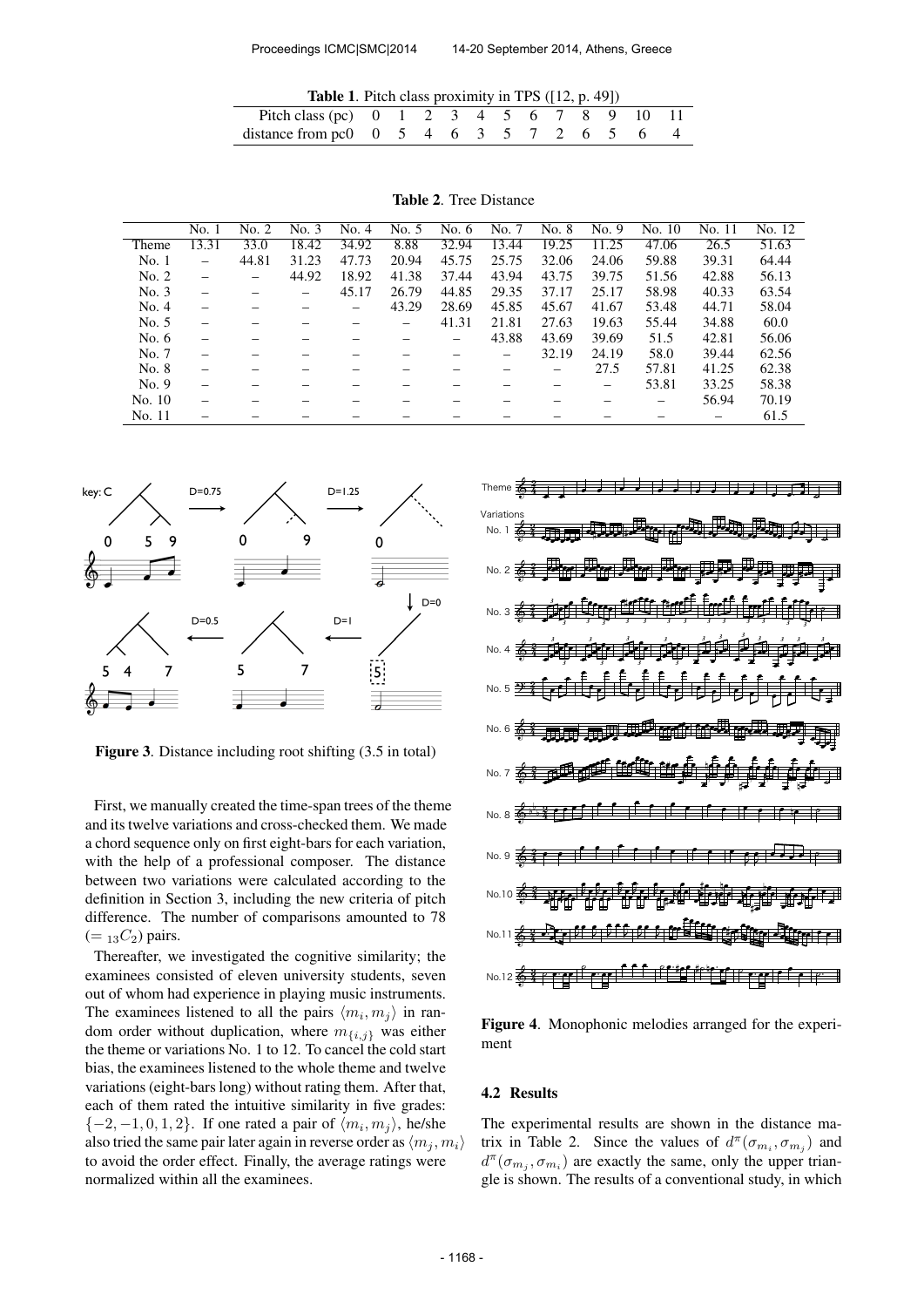

Figure 5. Relative distances among melodies in multidimensional scaling: (a) pitch sensitive and (b) only maximal time span (c) human listeners

examinees rated the psychological resemblance, are listed in Table 3 in the Appendix.

We employed multidimensional scaling (MDS) [20] to visualize the comparison. MDS takes a distance matrix containing dissimilarity values or distances among items, identifies the axes to discriminate items most prominently, and plots items on a coordinate system with the axes. In short, the more similar the items are, the closer they lie on the coordinate plane.

First, we used the MATLAB mdscale function, which uses Torgerson scaling of MDS, to plot the proximities of the 13 melodies; however, it was still difficult to find a clear distinction. Therefore, we restricted the target melodies to the theme and variations No. 1 to 9, as shown in Figure 5. The theme and No.  $i(i = 1, \dots, 9)$ . in the figure correspond to those in Figure 5. The contributions in MDS were as follows: (a) tree distance with pitch information: first axis (horizontal) =  $0.28$ , second =  $0.20$ ; (b) tree distance without pitch information: first axis (horizontal) = 0.23, second =  $0.21$ ; (c) human listeners: first axis (hori $zontal$ ) = 0.33, second = 0.17.

# 4.3 Analysis

Here, we summarize the characteristic phenomena appearing in Figure 5.

- **Theme, No. 5, and 9** In all (a), (b) and (c), we find that the theme, No. 5, and No. 9 clump together; especially in (a) and (b). No. 2, No. 4 and No. 6 also clump together. No. 5 and No. 9 are contrapuntal variations of the theme, and their rhythmic structures are rather close together. In our experiment, we extracted salient pitch events by performing a time-span analysis, so that these three trees resembled each other.
- No. 8 Although it has a similar rhythmic structure to the theme, No. 8 is in c-minor. In experiment (b), No. 8 was near the theme for this reason. In experiment (a), however, we could adequately distinguish the key by the pitch sensitivity.
- No. 2, 4, and 6 No. 2, No. 4, and No. 6 include salient pitch events in the bass voice and thus are far from other variations. Those which consist of pitch events in the soprano voice tend to form a common tree, which reflects the original contour of the theme and thus form a macroscopic clump. In contrast, the monophonic representations of No. 2, No. 4, and No. 6 include an arpeggio of the harmony, so that the consonant notes tend to remain significant.
- No. 3 No. 3 stays far from the clump of the theme because the chord progression is different.
- No. 10 As we mentioned above, we excluded Nos. 10 12 from Figure 5. The monophonic representation of No. 10 is a mixture of two voices and its grouping structure in bar 3 is quite different from the other variations;
- No. 12 No. 12 is in the triple meter, so that the distance easily tends to be larger. If we do compare it with others in our settings, we need to normalize the meter.

# 5. CONCLUSION

We extended GTTM with a preference rule for the pitch difference; that is, the important note in the local key is salient. According to this new rule, we revised the formula for the distance and calculated the distance in variations of Mozart K.265/300e. We showed that the time-span tree with pitch information adequately reflected the human cognitive perceptions of music, because the tree distance had the expected correlation with psychological similarity.

Our framework suggests the following issues. First, in general, variations are classified as follows [18]:

- decorative variation of melody with dissonant notes (No. 1, 3, and 7)
- rhythmic variation of melody (No. 1, 3, and 7)
- rhythmic variation of accompaniment (No. 2, 4, and 6)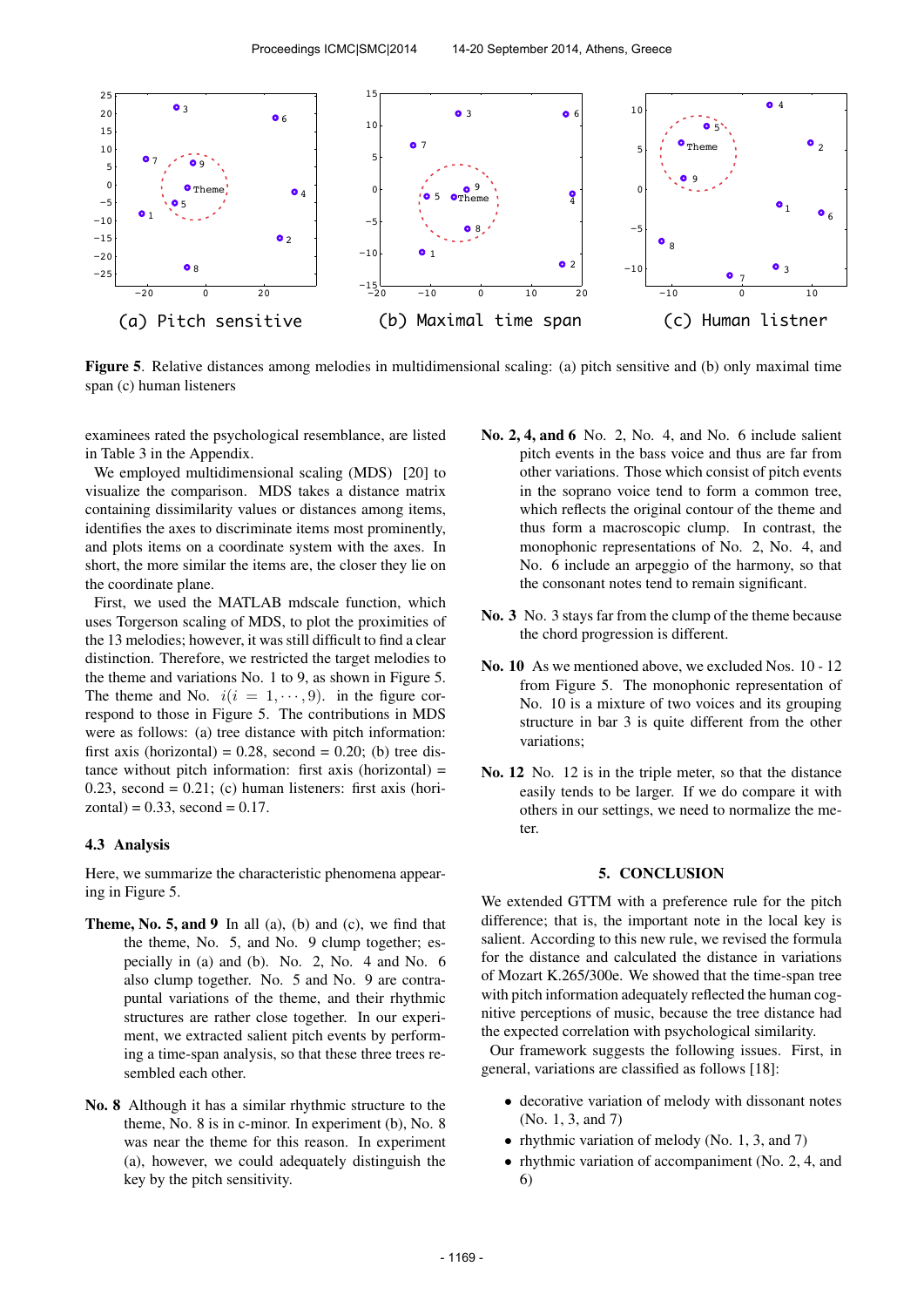- key changes (No. 8)
- harmonic variation (No. 2, 3, 4, 7, 10, and 11)
- contrapuntal variation (No. 5, 9, and 11)
- metrical variation (No. 12)
- exchanging melody and accompaniment (None in this piece)

It would be worth investigating if this normative classification correlates with the results of the structural analysis.

Second, the examinees may have been rather conscious of the rhythmic structure (Figure  $5$  (c)). We need to verify if this result was biased by our examinees or reflects a general tendency, by examining the differences in the musical experience of examinees.

Third, we put all the original pieces in a monophonic representation. Since the pitch information strongly depends on the chord, we must verify the adequacy of the obtained chord sequence; this implies if we claim the time-span tree reflects a cognitive reality, we need to treat a homophonic representation of music, and this will be our future work.

# Acknowledgments

This work was supported by the Japan Society for the Promotion of Science (JSPS KAKENHI Grant Numbers 23500145 and 25330434). We thank K. Miyashita for help in the harmonic analysis and K. Okada for help in the statistical analysis.

#### 6. REFERENCES

- [1] Bernabeu, J. F., Calera-Rubio, J., Iesta, J. M. and Rizo, D.: Melodic Identification Using Probabilistic Tree Automata, *Journal of New Music Research*, Vol. 40, Iss. 2, 2011.
- [2] ESCOM: 2007 Discussion Forum 4A. Similarity Perception in Listening to Music. Musicæ Scientiæ
- [3] ESCOM: 2009 Discussion Forum 4B. Musical Similarity. Musicæ Scientiæ
- [4] Gilbert, E. and Conklin, D.: A Probabilistic Context-Free Grammar for Melodic Reduction, *International Workshop on Artificial Intelligence and Music*, IJCAI-07, 2007.
- [5] Grachten, M., Arcos, J.-L. and de Mantaras, R.L.: Melody retrieval using the Implication/Realization model. 2005 MIREX. http://www.music-ir.org/evaluation/ mirexresults/articles/similarity/grachten.pdf
- [6] Hamanaka, M., Hirata, K., Tojo, S.: Implementing "A Generative Theory of Tonal Music". *Journal of New Music Research*, Vol. 35, Iss. 4, pp. 249–277 2007.
- [7] Hamanaka, M., Hirata, K. and Tojo, S.: Melody Morphing Method Based on GTTM, *Proceedings of ICMC 2008*, pp.155–158, 2008.
- [8] Hirata, K.,Tojo, S. and Hamanaka, M.: Melodic Morphing Algorithm in Formalism, *LNAI6726*, Springer, pp. 338–341, 2011.
- [9] Hirata, K.,Tojo, S. and Hamanaka, M.: Cognitive Similarity grounded by tree distance from the analysis of K.265/300e, *Proceedings of CMMR 2013*, pp. 415– 430, 2013.
- [10] Kirlin., P. B.: *A Probabilistic Model of Hierarchical Music Analysis*, PhD thesis, University of Massachusetts Amherst, 2014.
- [11] F. Lerdahl and R. Jackendoff: *A Generative Theory of Tonal Music*, The MIT Press, Cambridge, 1983.
- [12] Lerdahl, F.: *Tonal Pitch Space*, Oxford University Press, 2001.
- [13] Schenker, H. (Oster, E. (trans.)) *Free Composition*, Longman, 1979. Original: Der Freie Satz, 1935.
- [14] Marsden, A.: Generative Structural Representation of Tonal Music, *Journal of New Music Research*, Vol. 34, Iss. 4, pp. 409–428, 2005.
- [15] Pampalk, E.: Computational Models of Music Similarity and their Application in Music Information Retrieval, PhD Thesis, Vienna University of Technology, 2006.
- [16] Rizo-Valero, D.: Symbolic Music Comparison with Tree Data Structure, Ph.D. Thesis, Universitat d' Alacant, Departamento de Lenguajes y Sistemas Informatícos, 2010.
- [17] Schedl, M., Knees, P. and Böck, S.: Investigating the Similarity Space of Music Artists on the Micro-Blogosphere, *Proceedings of ISMIR 2011*, pp. 323– 328, 2011.
- [18] Randel, D., M.: *The new Harvard dictionary of music*, Harvard University Press, 1986.
- [19] Tojo S., and Hirata, K.: Structural Similarity Based on Time-span Tree, *Proceedings of CMMR 2012*, pp. 645– 660, 2012.
- [20] Torgerson, W. S.: *Theory & Methods of Scaling*, New York: Wiley, 1958.

# Appendix

Table 3 shows computationally calculated tree distance and psychological resemblance, as described in [9]. If an examinee, for instance, listens to Theme and variation No. 1 in this order, the ranking made by an examinee is listed in the first-row second-column cell (-0.73). The values in (b) are the averages over all the examinees.